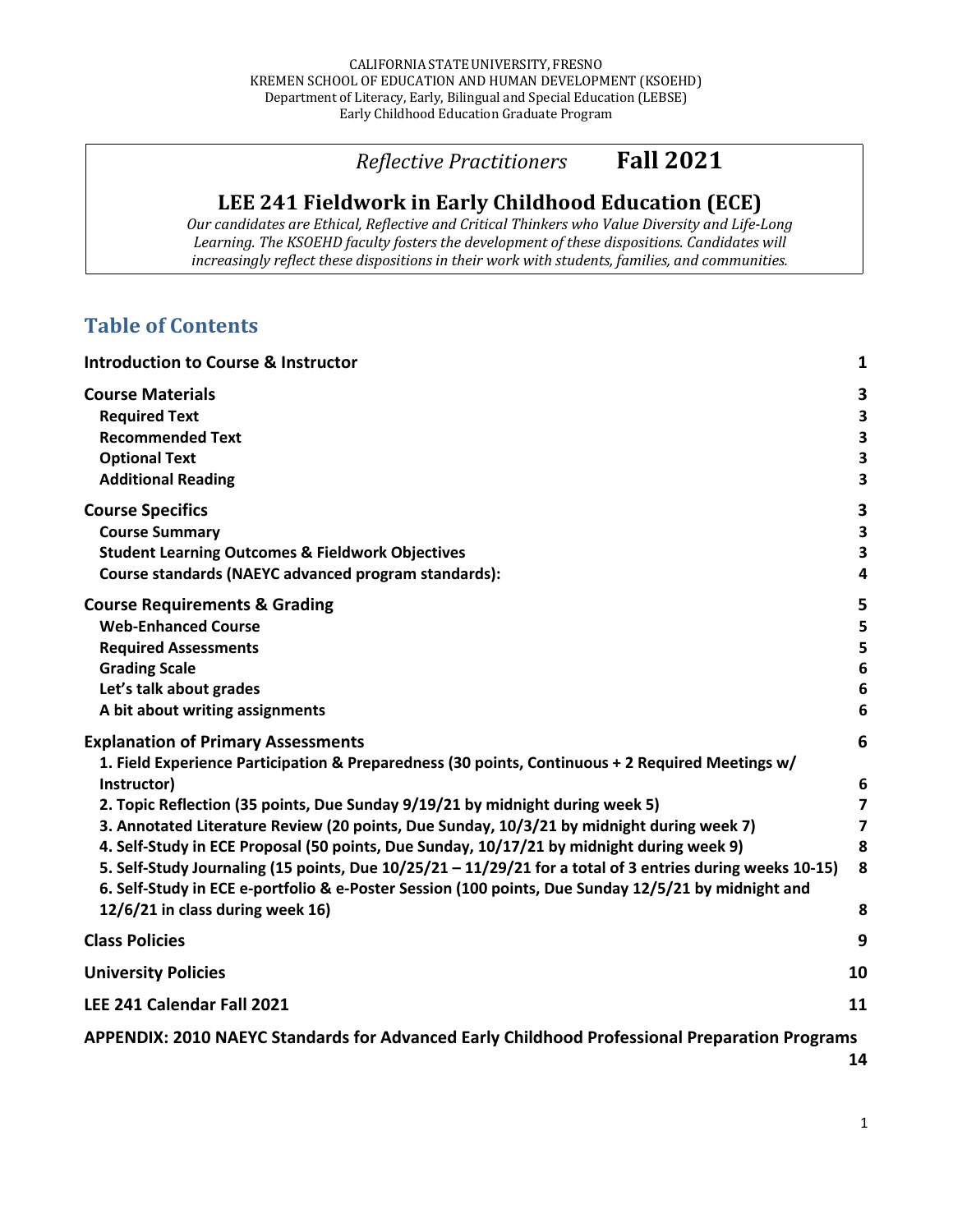| <b>Semester:</b> Spring 2021                                                                   | <b>Early Childhood Education Graduate Program/LEBSE</b> |  |
|------------------------------------------------------------------------------------------------|---------------------------------------------------------|--|
| <b>Course Title: Fieldwork in Early Childhood Education (ECE)</b>                              | <b>Instructor Name: Pei-Ying Wu</b>                     |  |
| Units: $3$                                                                                     | <b>Office Number:</b> Education Building Room 25A       |  |
| Time: Tuesdays, 4-6:50PM                                                                       | Email: peiwu@mail.fresnostate.edu                       |  |
| Location: Virtual Synchronous<br>Telephone: (559) 278-0052                                     |                                                         |  |
| Office Hours: Tuesdays, 10:00-12:00AM; By appointment in person or video-web conference (Zoom) |                                                         |  |

## *The following sections regarding COVID are subject to change given changing circumstances on-campus and in the community. Please check the COVID website for the most up-to-date information at:*

## *www.fresnostate.edu/coronavirus*

**Vaccination: In order to create a safe environment on campus, all students must be vaccinated against the SARS-CoV-02 virus, or obtain an exemption, in order to attend classes on campus or access any services on campus. Documentation of the first dose of the vaccination must be uploaded to the student portal by Aug 20, and documentation of the final dose by Sept 30.** Students may request an exemption to the vaccine requirement by going to their student portal to complete the COVID self-certification. Students with vaccination exemptions are subject to weekly COVID testing. You are not allowed to come to campus if any of the following is true:

- You have not been vaccinated, and have not been granted an exemption, or
- You have been granted an exemption, but have not completed your required weekly testing.

**Health Screening:** Students who come to campus and/or are participating in off-campus in-person experiential learning will be required to complete a daily health screening before coming to campus or learning site. You are not allowed to come to campus if any of the following is true:

- If you are experiencing COVID-19 symptoms (vaccinated or not).
- If you have tested positive within the past 10 days.

If you have a suspected or confirmed case of COVID-19, please complete the campus online reporting form. A campus official will reply to provide guidance and information.

**Safety Measures:** Face coverings are required to be worn indoors on-campus and during in-person classes (vaccinated or not), and/or in accordance with learning site requirements if participating in off-campus experiential learning, to reduce the risk of community spread of COVID-19. The Student Health and Counseling Center has complimentary masks available for students who need them. The mask requirement may be modified if/when transmission rates in Fresno Country drop below the threshold identified by the CDC.

Please remember that the same student conduct rules for in-person classroom instruction also apply for virtual/online classrooms. Students are prohibited from any unauthorized recording, dissemination, or publication of any academic presentation, including any online classroom instruction, for any commercial purpose. In addition, students may not record or use virtual/online instruction in any manner that would violate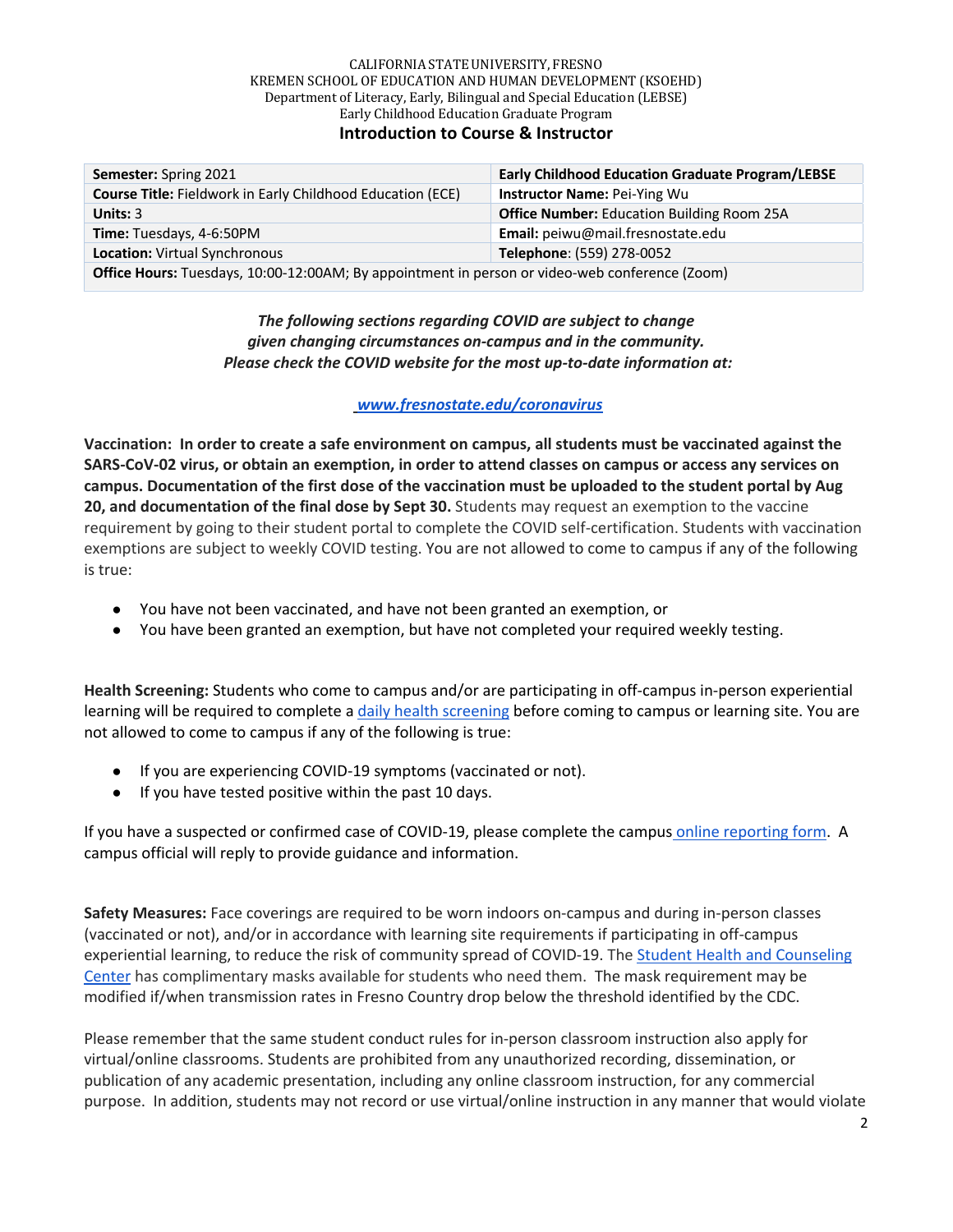copyright laws. Students are to use all online/virtual instruction exclusively for the educational purpose of the online class in which the instruction is being provided. Students may not record any online recordings or post any online recordings on any other format (e.g., electronic, video, social media, audio recording, web page, internet, hard paper copy, etc.) for any purpose without the explicit written permission of the faculty member providing the instruction. Exceptions for disability-related accommodations will be addressed by Student Disability Services working in conjunction with the student and faculty member.

Supervised ECE field experience including infant/toddlers, preschool, preprimary and/or primary grade children and their families in a variety of settings including schools, centers, home-based programs, agencies, organizations, etc.

*Prerequisite* Admission to MA in Ed. (ECE Option) or permission of instructor.

# **Course Materials**

## *Required Text*

Samaras, A. P. & Freese, A. R. (2006). *Self-study of teaching practices*. NY: Peter Lang Primer. (Provided via Canvas).

## *Recommended Text*

Castle, K. (2012). *Early childhood teacher research: From questions to results*. NY: Routledge.

Graff, G. & Birkenstein, C. (2018). *They say I say: The moves that matter in academic writing* (*4th ed.*). NY: W. W. Norton.

Hendricks, C. (2017). *Improving schools through action research: A comprehensive guide for educators (4nd ed.).* Columbus, OH: Pearson.

MacNaughton, G. & Hughes, P. M. (2008). *Doing Action Research in Early Childhood Studies: A Step-by-step Guide (1st ed.).* NY: Open University Press. (E-book available through Henry Madden Library).

## *Optional Text*

Spannaus, T. (2012). Creating video for teachers and trainers: producing professional video with amateur equipment. NY: Pfeiffer. (E-book available through Henry Madden Library).

*Additional Reading* Articles will also be assigned and available on Canvas.

## **Course Specifics**

## *Course Summary*

This field experience is intended to support the application of skills and understandings related to leadership, early childhood education, child development and constructivist theory in a "real world" ECE setting. Self-study, a type of action research, will serve as a guiding framework for this course. Through this process, students will have the opportunity to critically and continuously reflect on practice so that they can bridge the gap between theory, practice, research, and advocacy. This course also includes seminars to allow opportunities for synthesis of knowledge gained through ECE graduate course work. Field experience may include different ages and diversity of children as well as varied ECE program types. At minimum, 24 hours total of fieldwork needs to be in an ECE setting serving children, ages birth through eight, and families.

## *Student Learning Outcomes & Fieldwork Objectives*

- Student will demonstrate effective program planning for children from a variety of diverse cultural and language backgrounds and for two different ECE or developmental levels (birth- 3, 3-5, 6-8 years) (NAEYC 1.c; 3.c 4.c, 4d, 5c; CTC 1.3.1, 1.3.2, 2.1.1, 2.1.2, 2.3.2, 2.3.10, 2.6.6)
- Student will demonstrate knowledge and effective use of diverse delivery systems and collaborative teamwork in ECE programs offered for young children and families (public schools, ECE programs, social service or community agencies, private and home settings) (NAEYC 2.a, 2.b, 2.c; CTC 1.3.3, 2.2.3, 2.3.11, 2.7, 2.7.1, 2.7.2)
- Student will demonstrate knowledge of research methods and findings in early childhood education and effective translation of research into practice (NAEYC 3.d; 6.c, 6.f; CTC 2.2, 2.2.1)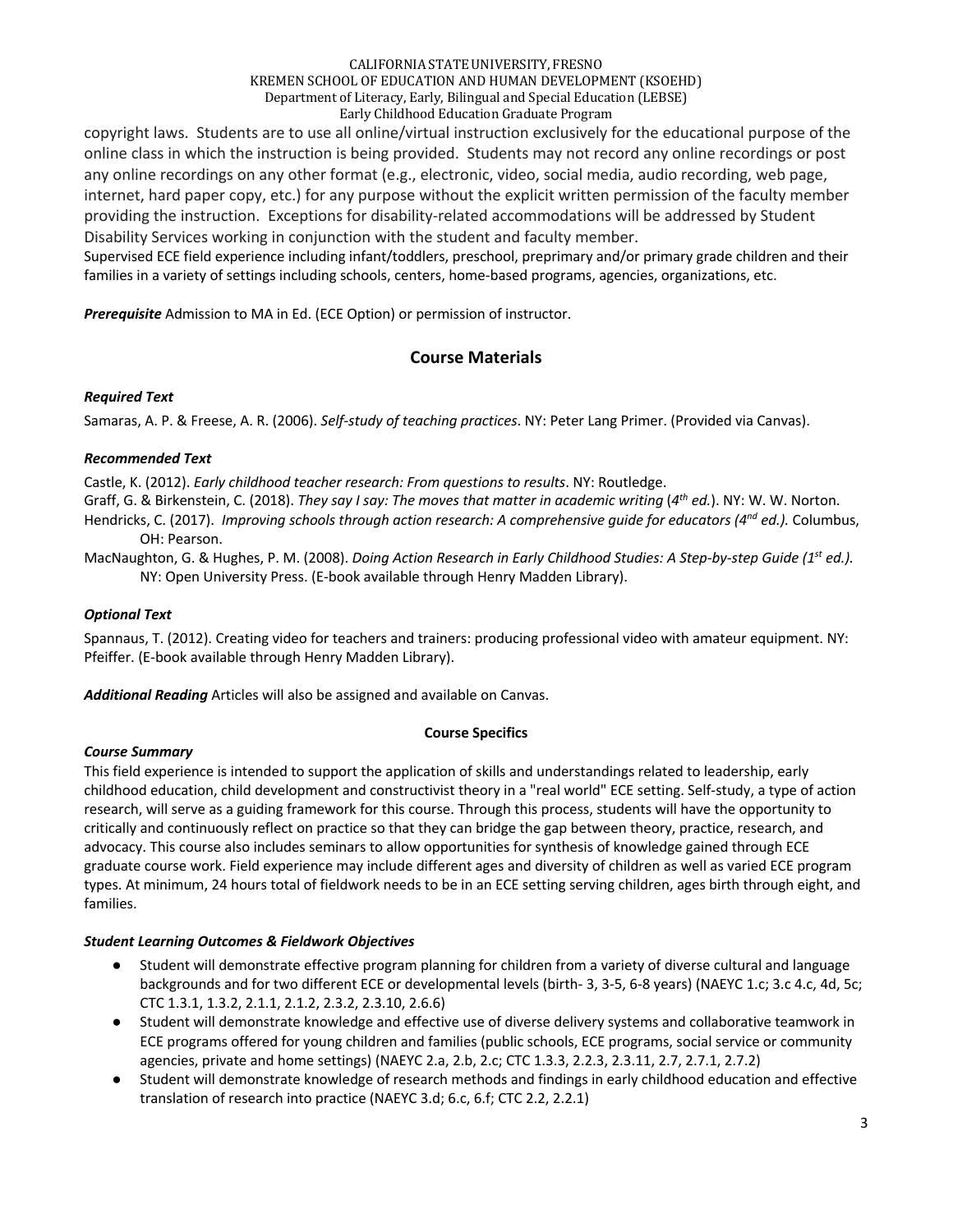## CALIFORNIA STATE UNIVERSITY, FRESNO KREMEN SCHOOL OF EDUCATION AND HUMAN DEVELOPMENT (KSOEHD) Department of Literacy, Early, Bilingual and Special Education (LEBSE)

# Early Childhood Education Graduate Program

- Student will demonstrate expertise and leadership in a specialized ECE area:
	- o Administration and supervision of child development and early education
	- o Parent education and programs serving families of young children
	- o Infant/toddler care/preschool teaching or administration
	- o Kindergarten teaching
	- o Primary grade teaching
	- o Legal issues and advocacy
	- o Leadership in other child or family programs or services
		- (NAEYC 1.a, 2.a, 2.b, 2.c, 7.b; CTC 2.2.3, 2.3.1, 2.6, 2.6.4, 2.6.5,2.6.7, 2.6.8, 2.7, 2.7.1, 2.7.3, 2.8, 2.8.1, 2.8.2, 2.8.3, 2.8.4, 2.8.5, 2.8.6, 2.8.7, 2.8.8, 2.9, 2.9.1, 2.9.2, 2.9.3, 2.9.4, 2.10, 2.10.1, 2.10.2)
- Student will demonstrate competence in their ability to apply ECE knowledge at the advanced level through evidence from ECE core courses and 45 hours of supervised field assignments at two ECE levels. (NAEYC 7.a, 7.a; CTC 1.3.2, 1.3.3, 2.2.3, 2.3, 2.3.1, 2.3.2, 2.3.3, 2.3.4, 2.3.5, 2.3.6, 2.3.7, 2,3.8, 2.3.9, 2.3.10, 2.3.11, 2.4, 2.4.2, 2.4.3, 2.5.1, 2.6.1, 2.6.2, 2.6,3, 2.6.4, 2.6.8, 2.7, 2.8, 2.8.3, 2.8.4, 2.8.7, 2.9)
- Student will demonstrate ECE leadership and the ability to mentor others by provided a model for reflective, professional practice through effective interprofessional and family and community collaboration, work with paraprofessionals and volunteers and advocacy for children and families. (NAEYC 6.a, 6.c, 6.d; CTC 1.3.4, 2.1.1, 2.6.4, 2.6.5, 2.7.3, 2.8.2, 2.8.3, 2.8.6, 2.8.7)

## *Course standards (NAEYC advanced program standards):*

*NAEYC's Advanced Professional Preparation Core Standards for Early Childhood Programs* ask candidates to demonstrate competence at higher levels and with greater depth and specialization than those holding an initial degree, license or credential in ECE or child development. NAEYC affirms the value of having a common set of outcomes shared by all in the profession, whatever their preparation or professional role. The advanced standards for this course are listed below and those marked with an \*asterisk are assessed through the ECE Portfolio:

- NAEYC standard 1. Promoting child development and learning \*1c: Using developmental knowledge to create healthy, respectful, supportive, and challenging learning environments for young children
- NAEYC standard 2. Building family and community relationships 2a: Knowing about and understanding diverse family and community characteristics 2b: Supporting and engaging families and communities through respectful, reciprocal relationships \*2c: Demonstrating cultural competence and effective collaboration to involve families and communities in their children's development and learning
- NAEYC standard 3. Observing, documenting, and assessing to support young children and families 3b: Knowing about and using observation, documentation, and other appropriate assessment tools and approaches, including the use of *technology* in documentation, assessment and data collection \*3c: Understanding and practicing responsible assessment to promote positive outcomes for each child, including the use of assistive *technology* for children with disabilities \*3d: *Demonstrating ability to collaborate effectively* to build assessment partnerships with families and with
	- professional colleagues to build effective learning environments
- NAEYC standard 4. Using developmentally effective approaches to connect with children and families \*4c: Using a broad repertoire of developmentally appropriate teaching /learning approaches with a high level of cultural competence, understanding and responding to diversity in culture, language and ethnicity. \*4d: Reflecting on own practice to promote positive outcomes for each child
- NAEYC standard 5. Using content knowledge to build meaningful curriculum \*5c: Using own knowledge, appropriate early learning standards, and other resources to design, implement, and evaluate developmentally meaningful and challenging curriculum for each child.
- NAEYC standard 6. Growing as a professional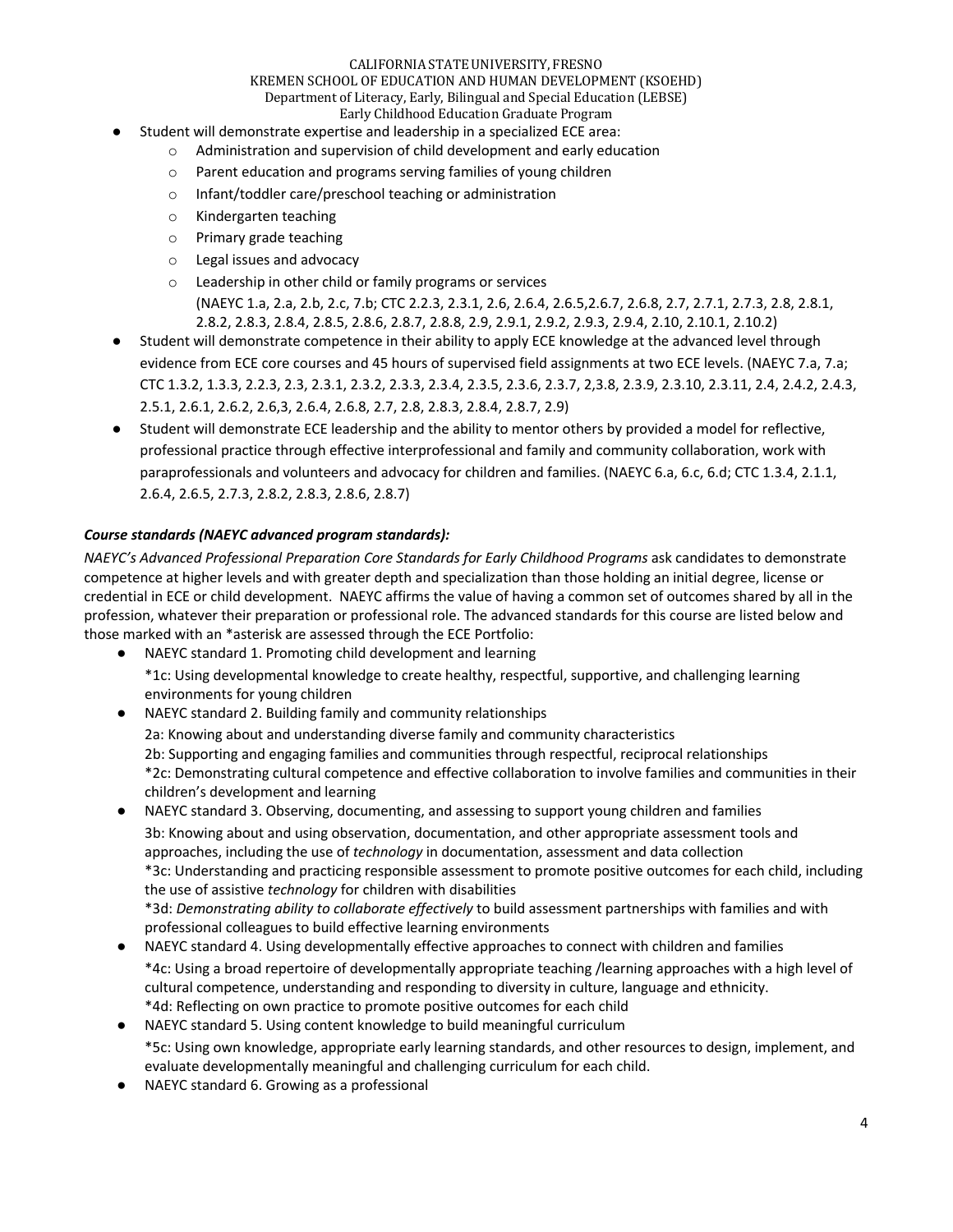#### CALIFORNIA STATE UNIVERSITY, FRESNO

## KREMEN SCHOOL OF EDUCATION AND HUMAN DEVELOPMENT (KSOEHD)

Department of Literacy, Early, Bilingual and Special Education (LEBSE)

Early Childhood Education Graduate Program

6a: Demonstrating professional identification with and leadership skills in the early childhood field to think strategically, build consensus, create change, effectively collaborate with and mentor others, and have a positive influence on outcomes for children, families and the profession.

\*6c: Using professional resources, inquiry skills and research methods to engage in continuous, collaborative learning and investigation relevant to practice and professional role.

6f. Demonstrating a high level of oral, written and technological communication skills with specialization for specific professional role(s) emphasized in the program.

NAEYC standard 7. Early childhood field experiences

\*7a: Opportunities to observe and practice in at least two of the three early childhood age groups (birth – age 3, 3-5, 5-8)

\*7b: Opportunities to observe and practice in at least two of the three main types of early education settings (early school grades, child care centers and homes, Head Start programs)

## *Candidates pursuing the Early Childhood Specialist credential:*

For students who have earned their basic teaching credentials and are pursuing Early Childhood Specialist credential, you are required to:

- Express your intention to the instructor at the beginning of the semester.
- Identify and reach out to a District Supervisor (e.g., Early Learning District Coordinator, Early Learning District Instructional Coach, Early Learning Mentor Teacher, School Principal, or Early Learning Site Supervisor) to review and score the ECE ePortfolio developed in this course.
- The instructor will provide students with a Letter that invites the District Supervisor to participate in supporting candidates pursuing Early Childhood Specialist credential and explains the process.

# **Course Requirements & Grading**

*Web-Enhanced Course* This course will be web enhanced. All students are required to have a student e-mail account (gmail), Google Apps account, and Internet access. Information on obtaining these services is available at

- Google Apps and Gmail: https://googleapps.fresnostate.edu/
- Wifi Internet Access at Fresno State: http://fresnostate.edu/help/students/internet/

We will be using "Canvas" and "Google Classroom," Web-Based E-Learning portal systems. Both systems can be accessed 24-hours a day, seven days a week from any computer with an internet connection. You can access the Fresno State Canvas server at

 $\blacktriangledown$  http://fresnostate.edu/academics/canvas/

## *Required Assessments*

| <b>Requirement</b> |                                    | 100% of Total Grade | <b>Points of Total Grade</b> | Due Date                        |
|--------------------|------------------------------------|---------------------|------------------------------|---------------------------------|
|                    | Participation and                  | 12%                 | 30                           | Continuous                      |
|                    | Preparedness                       |                     |                              |                                 |
|                    | <b>Topic Reflection</b>            | 14%                 | 35                           | 9/19/2021 (Week 5)              |
| 3.                 | <b>Annotated Literature Review</b> | 8%                  | 20                           | 10/3/2021 (Week 7)              |
|                    | Self-Study in ECE Proposal         | 20%                 | 50                           | 10/17/2021 (Week 9)             |
| 5.                 | Self-Study Journaling              | 6%                  | 15                           | 10/25/2021 - 11/29/2021         |
|                    |                                    |                     |                              | (3 entries during weeks 10-15)  |
| 6.                 | Self-Study in ECE e-portfolio &    | 40%                 | 100                          | 12/5/2021 & 12/6/2021 (Week 16) |
|                    | e-Poster Session                   |                     |                              |                                 |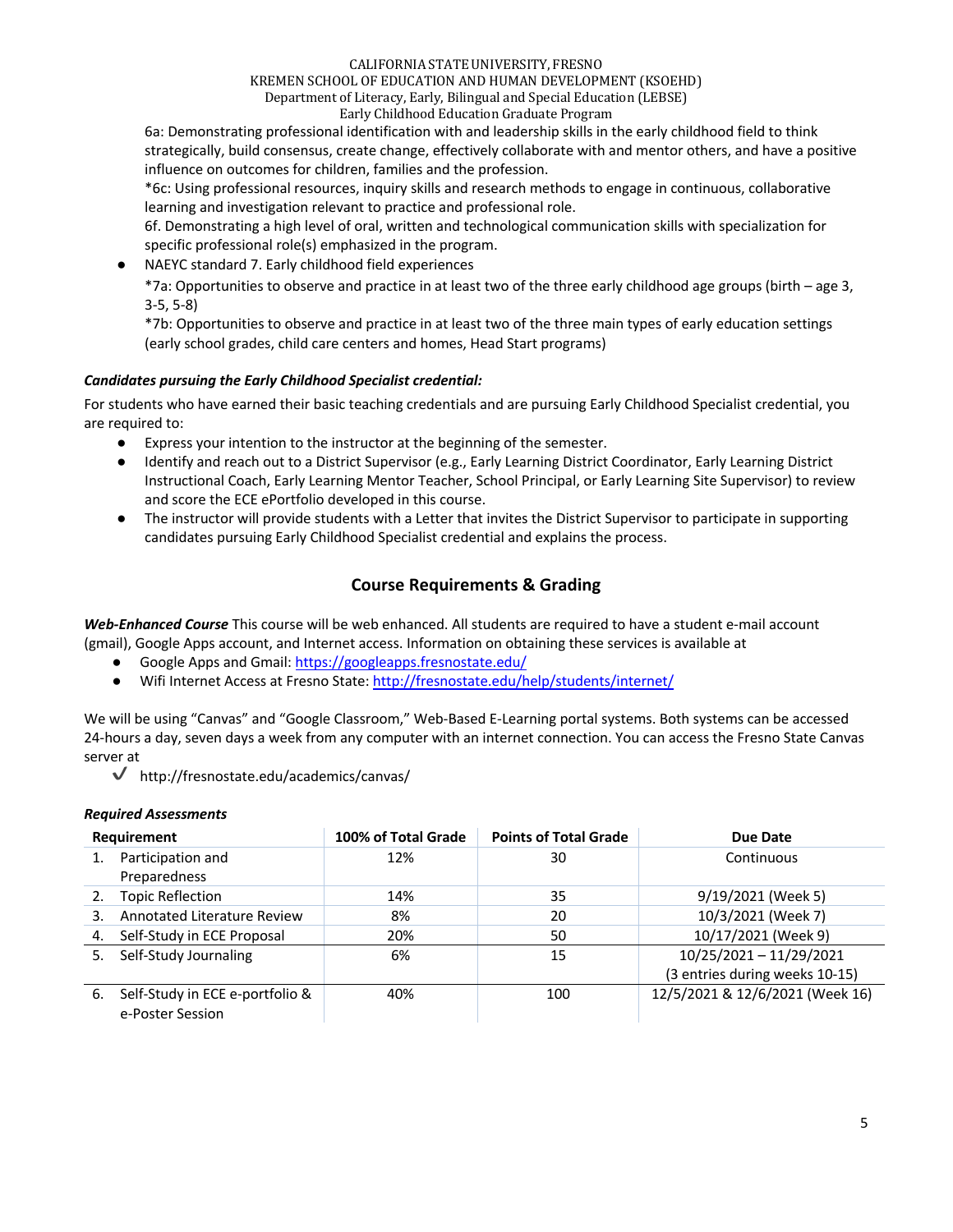| Letter Grade | % of Total Grade | <b>250 Points of Total Grade</b> |
|--------------|------------------|----------------------------------|
|              | 90% to 100%      | 225-250                          |
| R            | 80% to 89%       | 200-224                          |
|              | 70% to 79%       | 175-199                          |
|              | 60 to 69%        | 150-174                          |

## *Grading Scale*

#### *Let's talk about grades*

In our current social climate of "super-sizing," it seems that somewhere along the line receiving an "A" grade became associated with the notion of "acceptable" rather than that of "excellent." As practicing teachers, we expect more than that from our students, as graduate students, I expect a lot from you, and as stewards of the educational experiences of the next generation, we should expect a lot from ourselves. In order to receive an "A" you should perform "excellent" work. That said, letter grades can be broken down into the following qualitative components: A= "excellent," B= "above average," C= "average." The requirements for this course are straightforward and achievable, and earning an "excellent" grade is well within everyone's reach; consistently come to class with readings completed, participate fully, and prepare excellent work for submission and presentation.

It is important to note that I *will not* grade you on whether or not you reach particular conclusion or answer regarding the issues raised in class. I *will* grade you based on how you challenge the material, challenge your own thoughts and beliefs, and critically reflect on the reading materials and issues discussed within this course. The requirements for this course are straightforward and achievable. If you have any questions or concerns about your grade at any time, contact me.

## *A bit about writing assignments*

At minimum, written work should reflect your status as a graduate student; it should be clear and organized, thoroughly and precisely address the question being asked or concept being explored, be well reasoned and/or evidenced, and demonstrate graduate level writing mechanics. If you believe you could benefit from writing assistance, please do not hesitate to inquire and seek help. Please consider utilizing the following resources:

- ●For APA formatting: The OWL at Purdue: https://owl.english.purdue.edu/owl/resource/560/01/
- ●Fresno State Writing Center: http://www.fresnostate.edu/artshum/writingcenter/
- ●**For free tutoring on campus, contact the Learning Center** (http://fresnostate.edu/studentaffairs/lrc) in the Collection Level (basement level) of the Henry Madden Library. You can reach them by phone at 559.278.3052.
- ●**Our campus has developed SupportNet** (http://fresnostate.edu/studentaffairs/lrc/supportnet) to connect students with specific campus resources promoting academic success. Students may be referred to it if you believe they need the services provided by SupportNet to succeed in your course.

## **Explanation of Primary Assessments**

*All written assignments should be typed, double spaced appropriately referenced, in APA format and turned in via the Canvas tab "Assignments."*

## *1. Field Experience Participation & Preparedness (30 points, Continuous + 2 Required Meetings w/ Instructor)*

The term, *field experiences,* includes supervised fieldwork, observation, teaching or other clinical experiences such as home visiting. With the help of course instructor, decide on placement(s) for a semester that allows completion of LEE 241 requirements. Field Experience required for LEE 241 include:

- *A minimum of three hours per week for 8 weeks for this field experience for a total of 24 hours*.
- Documentation of hours of fieldwork and specific activities in a journal and obtain signature from on-site administrator or field supervisor (submit with your Self-Study in ECE e-portfolio).
	- $\circ$  From your fieldwork, you are to provide concrete evidence of your activities for each of the field sites during the time you are there. Create a system such as a notebook, file folders or an album for the field assignment to document your experience and collect evidence of your work.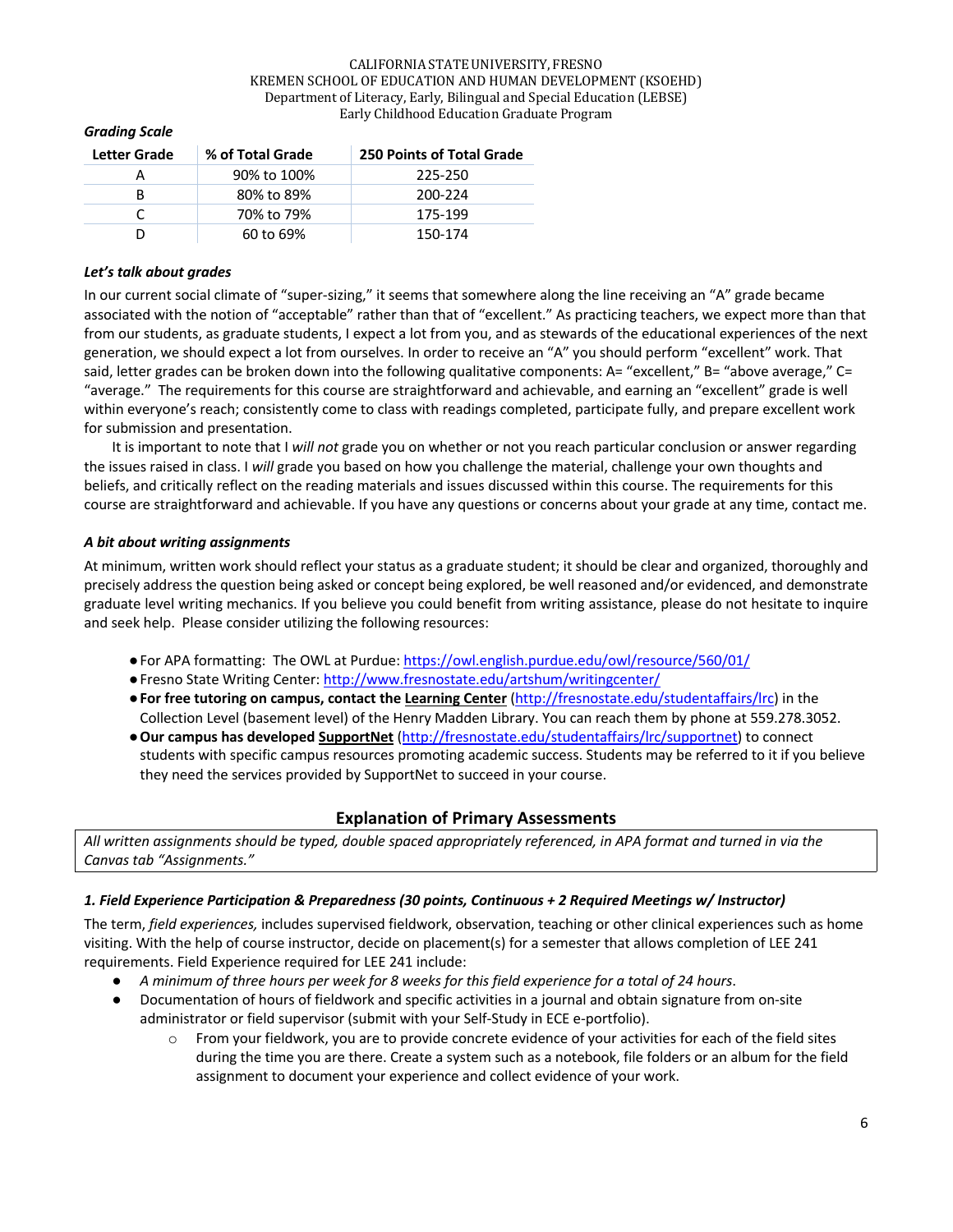- o Ask someone to videotape you periodically to create documentation of ECE teaching for the Example of Practice, two examples are required (submit with your Self-Study in ECE e-portfolio).
- Fieldwork in two ECE levels (infant/toddler, preschool, TK-2 grades)
- Fieldwork in two of the main types of ECE programs education settings (early school grades, child care centers and homes, Head Start programs).
- Include time for visiting classroom(s) or program(s) serving any of the ECE levels that you have limited or no experience in teaching.
	- o Current ECE Teachers and Program Leaders may use their own classrooms/sites for most of the required hours, but may need to do some additional observations elsewhere. Your fieldwork must include experiences beyond your typical job duties and enhance your background in ECE and family services.
	- $\circ$  If you are not currently working at this time in ECE, you should plan on collaborating with a colleague at their site.

In addition to the fieldwork experience, you are required to participate in a minimum of two (2) individual or small group meetings with the instructor during weeks 7 through 15. The purpose of these sessions is to receive individualized support from the instructor.

● For one of your meetings, prepare an E-portfolio Outline. Feedback on the outline will be given in the meeting.

When we meet as a whole group please arrive on time, stay for the duration of class, and actively participate in all class activities.

## *2. Topic Reflection (35 points, Due Sunday 9/19/21 by midnight during week 5)*

The purpose of this assessment is to help you develop the focus of your self-study in ECE e-portfolio. Reflect on your topic of interest in light of your values and beliefs (i.e.; teaching philosophy). As you do, remember to keep in mind the topic selection guidelines discussed in the readings and class.

In 2-3 double-spaced pages, reflect on the following questions:

- What is your teaching philosophy? How does your philosophy lead you to your topic of interest?
- What is your topic of interest? What does this topic mean to you? How did it come to be important to you (consider your classroom experiences, your life experiences, the current political climate in education, educational theory, etc.)?
- How does this topic meet the criteria for a self-study?

## *3. Annotated Literature Review (20 points, Due Sunday, 10/3/21 by midnight during week 7)*

The purpose of this assessment is to help you develop an evidence-based understanding of your topic of interest and to prepare you to draft a literature review for your Self-Study in ECE Proposal. Locate 5 credible, relevant articles that address your topic of interest. Write a half-page to one-page single space summary in your own words (do not copy article abstract) of each reading. Follow this format for your annotation:

- Cite (APA format), for example:
	- o Dennis, S., & O'Connor, E. (2013). Reexamining quality in early childhood education: Exploring the relationship between the organizational climate and the classroom. *Journal of Research in Childhood Education, 27*(1), 74-92.
- Summarize:
	- o Purpose of study
	- o Research questions
	- o Methodology
	- o Research Design
	- o Theoretical Framework
	- o Data Sources
	- o Findings
- Assess: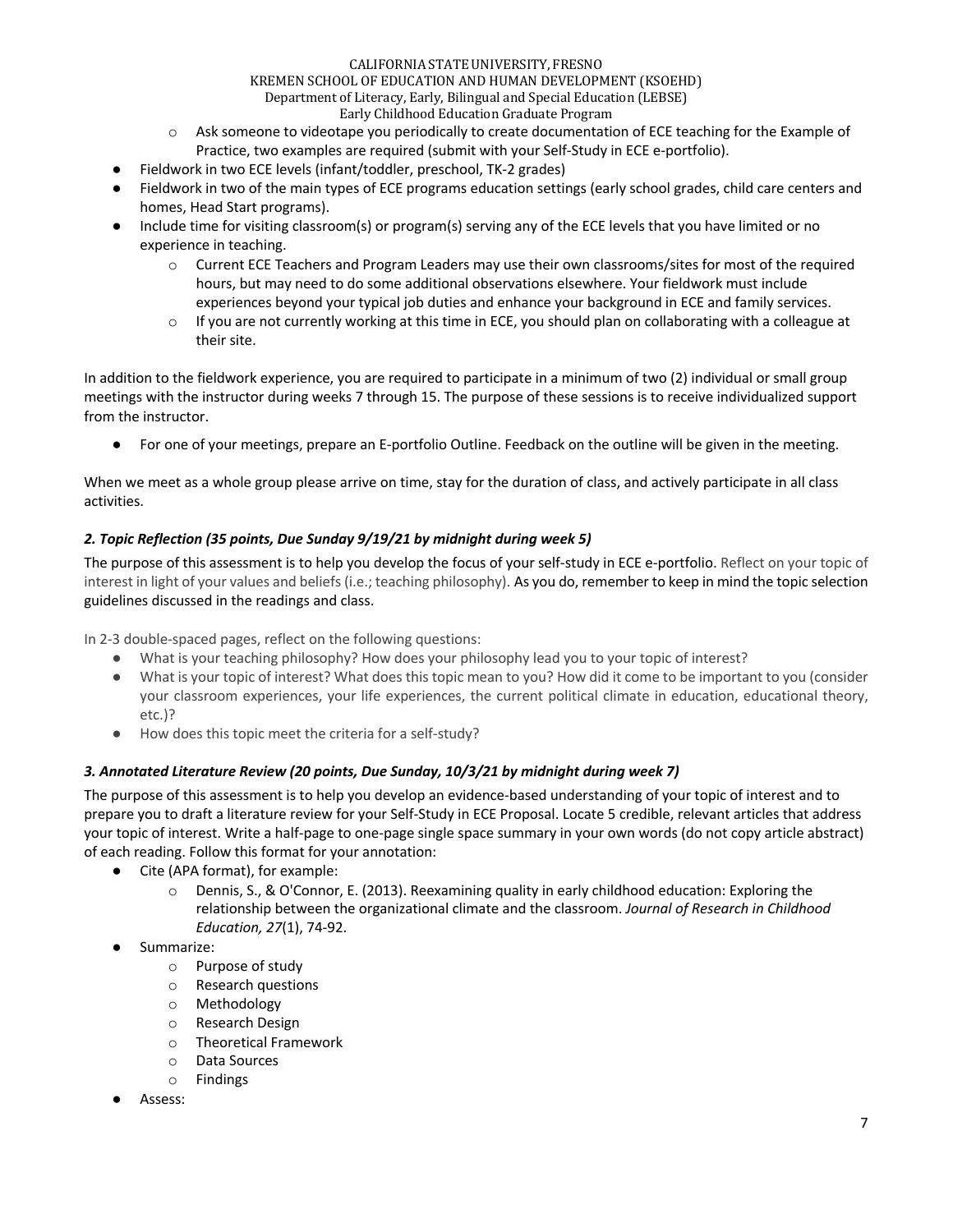- o What are the strengths?
- o What are the weaknesses?
- Connect:
	- o Describe how this reading informs *your* professional ideas/thoughts and practices
	- o Describe how this reading may inform your self-study

\*Repeat the above format for all five readings.

## *4. Self-Study in ECE Proposal (50 points, Due Sunday, 10/17/21 by midnight during week 9)*

In no less than 4-6ds pages, candidates will write up a project proposal. The purpose of the proposal is for you to make an argument for your self-study. The proposal describes and justifies your proposed self-study. Follow the self-study in ECE proposal template for guidelines.

## *5. Self-Study Journaling (15 points, Due 10/25/21 – 11/29/21 for a total of 3 entries during weeks 10-15)*

Self-study requires constant reflection throughout the whole process. The reflective process helps bring focus to your topic of interest, awareness of bias, and the ability to sustain critical thought. Over the second half of the semester, candidates will develop an online self-study journal and collaborate with "critical friends". The instructor will post **3** prompts via Canvas and the candidates, paired with a "critical friend" in class, will respond via the Canvas discussion board. Although I do not want to put limits on your reflective practices, for this assignment, I expect at least a 200-word contribution and for the "critical friend" to respond within 50 words. If the nature of your reflection becomes too personal or private, you may then send that reflection directly to my email. Please put LEE241 Self-Study Journal # the email subject heading.

## *6. Self-Study in ECE e-portfolio & e-Poster Session (100 points, Due Sunday 12/5/21 by midnight and 12/6/21 in class during week 16)*

Once data collection and analysis are complete, candidates will present findings in both oral and written modes. Follow the Self-Study in ECE e-portfolio template for guidelines.

This self-study in ECE e-portfolio provides evidence that the candidate meets the standards of the National Council for Accreditation of Teacher Education (NCATE) for an ECE professional at the Advanced Level and is one of our ECE Program Assessments. The National Association for the Education of Young Children (NAEYC) is the professional organization charged with preparing these standards for NCATE. Candidates in advanced programs are expected to demonstrate competence in using each of the seven NAEYC Advanced ECE Standards, as these apply to their areas of specialization and professional roles. A detailed description of this assignment is available in Canvas. [NCATE 1.c., 2.c, 3.c, 3.d, 4.c, 4.d, 5.c, 6c, 7a, 7b]; [CTC 1.3,1.3.2, 1.3.3, 2.2, 2.2.3, 2.3, 2.3.1, 2.3.2, 2.3.3, 2.3.4, 2.3.5, 2.3.6, 2.3.7, 2,3.8, 2.3.9, 2.3.10, 2.3.11, 2.4, 2.4.2, 2.4.3, 2.5.1, 2.6.1, 2.6.2, 2.6,3, 2.6.4, 2.6.8, 2.7, 2.8, 2.8.3, 2.8.4, 2.8.6, 2.8.7, 2.9]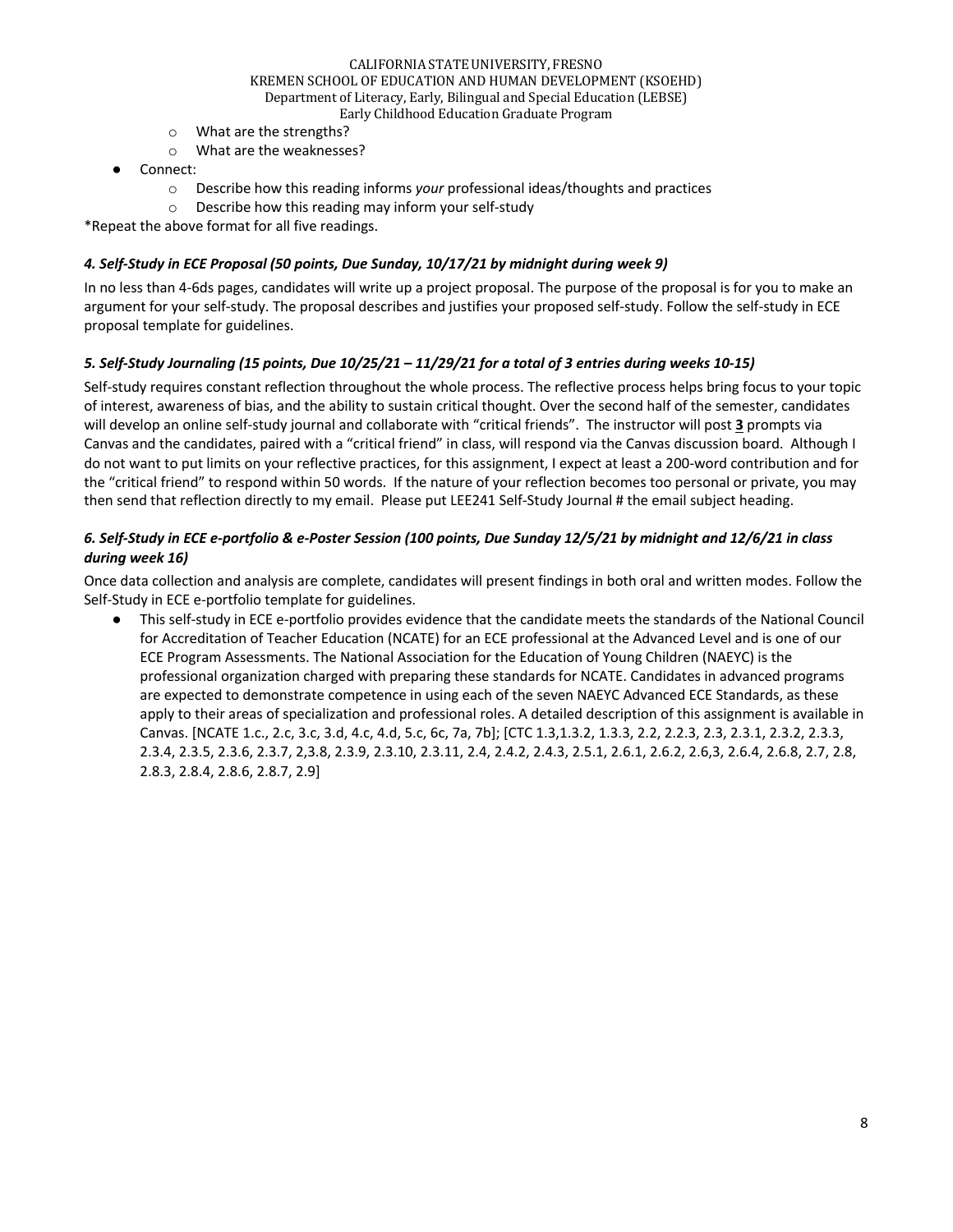## **Class Policies**

#### *Attendance*

Students will be expected to spend a minimum of three hours per week for eight weeks in an ECE field setting during this semester. The instructor will meet individually with the graduate student during the semester, review evidence of field activities and assignments, and may observe in their ECE field setting by arrangement.

Students will meet for three hours as a seminar group with their instructor six times during the semester. When necessary, students must arrange a minimum of two individual or small group meetings with the instructor to discuss progress. *Attendance at all group seminars is required. Every absence will result in a final grade reduction of 3 points.* If you must be absent, call my office or email me*.* Except for special circumstances (e.g., illness, emergency, excluding regular traffic jams), simply not showing up for a class will not be an excused absence. It is your responsibility to check on announcements made while you were away. You are also responsible for any regular course assignments that are due on the day of a missed class. *Late work and make-up work policy* 

Required assignments are due on the date indicated on the syllabus. For papers and/or homework, 1-5 points will be deducted depending on assignment and how late it is submitted. No assignment will be accepted when more than two weeks late.

Only when a student has an excused absence (medical or pre-arranged with instructor) are make-ups allowed. In the case of an unplanned student absence, papers, tests, and/or homework assignments due during the time the student is absent may be made up only if the student contacts the instructor as soon as practicable after the absence occurs and works out a plan. In the case of authorized absences due to university-sponsored activities, students should submit their work to the instructor on or before the due date, or as arranged with the instructor. This includes papers and/or homework assignments. The instructor may require a doctor's note to verify illness for absence during examinations or for late assignments. When a student is absent for an extended period, a viable make-up plan may not be feasible. In these circumstances, other options such as dropping the class for a serious and compelling reason or withdrawal from the university may be appropriate**.** *If a life event prevents you from attending class, I will accept in no less than 1ss page an ANNOTATED LITERATURE REVIEW of an article of your choice in exchange for class participation (must be a different article from the five required for assessment 3.*

## *Confidentiality*

The privacy and identity of children and their families should be protected in all written materials. Therefore, when writing about a child, the recommended language is "for the purpose of this study, I will refer to the observed student as Child A and/or use pseudonyms.

## *Working assumptions for this course*

Please keep in mind the following throughout our time together:

- We will interact respectfully. Our beliefs, values, and ideas often differ from one another because we draw from different life experiences. We should learn from one another and challenge different ideas, but do so in respectful and supportive ways. We should be mindful of the partial and personal lenses that each of us brings.
- *We will challenge our own beliefs, values, and ideas.* In this course, we will encounter different sides of many issues; some we may certainly agree with, and some we certainly may not. We all bring our own perspectives, knowledge, and beliefs to the collective table. However, we will not learn and grow if we are not open to looking beyond ourselves and our own experiences. Learning in ways that challenge what we already know and believe can be both uncomfortable and inspiring, and we should be open to entering these places and working together to move forward.
- We are here for a positive educational experience. It is on all of us to create meaning out of our experiences. To that end, please ask questions, share your thoughts and feelings, and make this class meaningful and useful to you. Although it is my responsibility as the instructor to facilitate an intellectual environment in which to explore this term, how each of us chooses to engage that environment is a very personal journey. This course challenges us to become active creators of new knowledge rather than passive recipients of information; this is where we learn, grow, and transform as both students and educators.

#### *Cell Phones*

Out of respect for everyone's learning experience, cell phones are to be turned off during class except when an emergency call is expected, or during breaks. Cell phones should be stowed at all times, and not visible on the desk, clothing, lap, etc.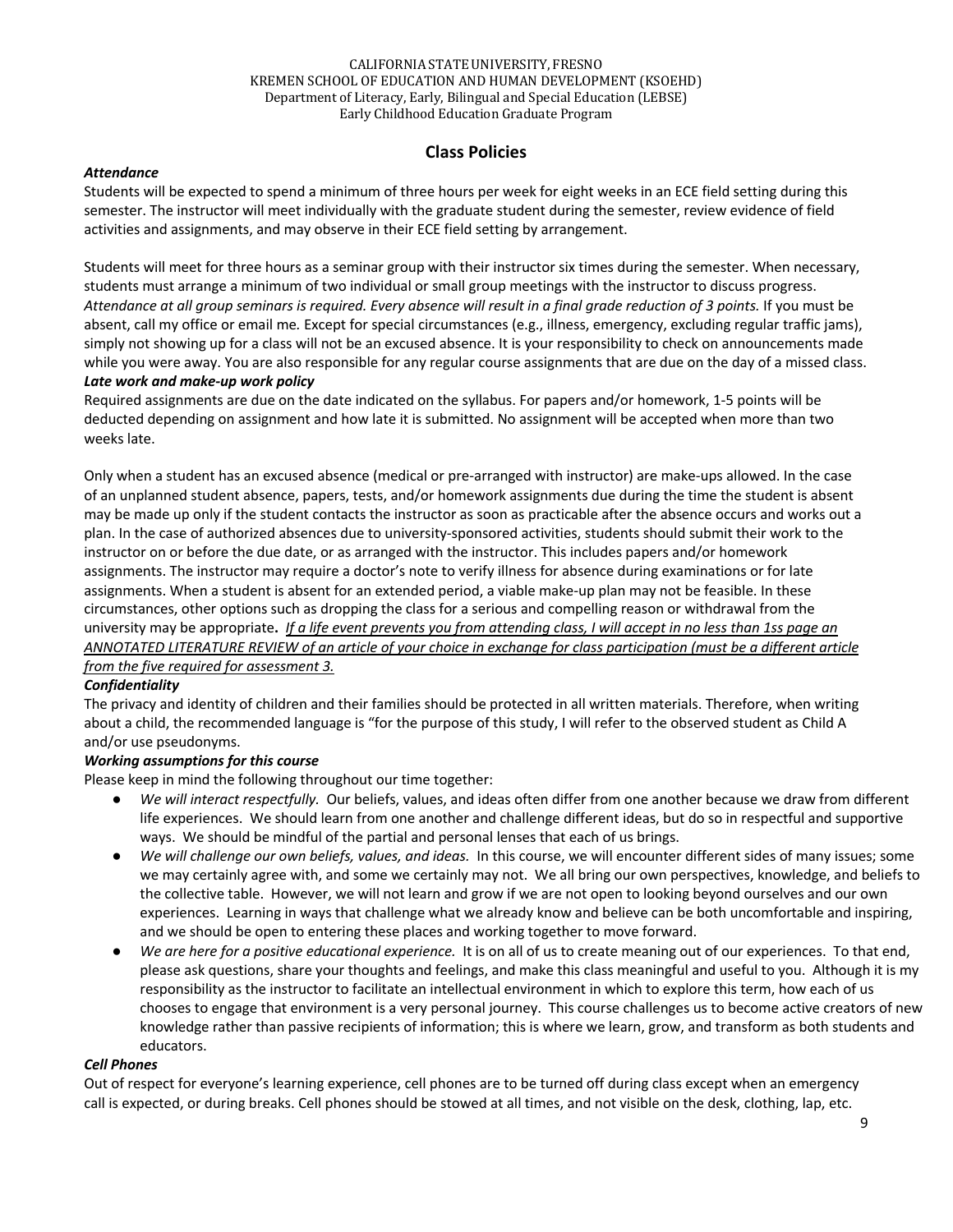Cell phones may not be used to record, transmit, photograph or video without prior arrangement and permission of the instructor.

## *Sharing and Social Media*

The unauthorized use, sharing or transmission of materials and photos, video, etc. (for example, other students in our class, the instructor, children, schools, teachers, families, etc.) during or outside of class via the internet, phone, texting, "tweets," social media, etc. as related to my class, assignments or field experiences are prohibited and may be grounds for disciplinary action including, but not limited to, being dropped from the course or requesting to have you dismissed from the program.

#### *Subject to Change Statement*

This syllabus and schedule are subject to change in the event of extenuating circumstances.

## **University Policies**

#### *Students with Disabilities*

Upon identifying themselves to the instructor and the university, students with disabilities will receive reasonable accommodation for learning and evaluation. For more information, contact Services to Students with Disabilities in Madden Library 1202 (278-2811).

The following University polices can be found at:

- Adding and Dropping Classes
- Cheating and Plagiarism
- Computers
- Copyright Policy
- Disruptive Classroom Behavior
- Honor Code
- Students with Disabilities
- Title IX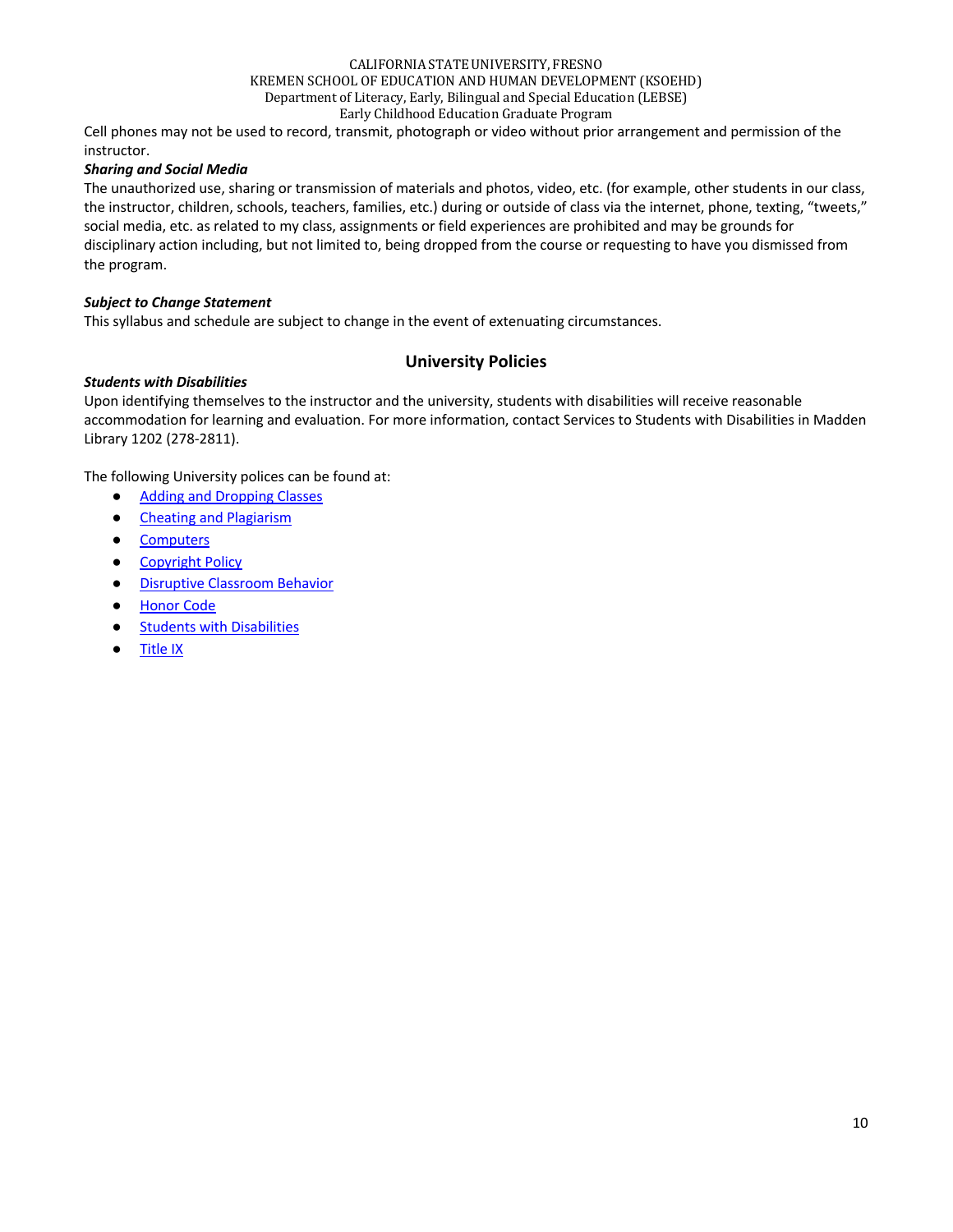# **LEE 241 Calendar Fall 2021**

This syllabus and schedule are subject to change. NOTE: additional articles may be assigned throughout the semester

| <b>Week</b>                    | <b>DATE</b> | What TOPICS will we explore?                                                                                                                            | <b>What's DUE?</b>                                                                                                                                                                                                                                                                                                                                                                                                                                                                                                                                                                                                                                                           |
|--------------------------------|-------------|---------------------------------------------------------------------------------------------------------------------------------------------------------|------------------------------------------------------------------------------------------------------------------------------------------------------------------------------------------------------------------------------------------------------------------------------------------------------------------------------------------------------------------------------------------------------------------------------------------------------------------------------------------------------------------------------------------------------------------------------------------------------------------------------------------------------------------------------|
| 1<br>Whole                     | 8/23        | Introduction & Syllabus                                                                                                                                 |                                                                                                                                                                                                                                                                                                                                                                                                                                                                                                                                                                                                                                                                              |
| Group                          |             |                                                                                                                                                         |                                                                                                                                                                                                                                                                                                                                                                                                                                                                                                                                                                                                                                                                              |
| $\mathbf{2}$<br>Whole<br>Group | 8/30        | What is Self-Study?<br><b>Review of Assessment 2</b><br>$\sqrt{\phantom{a}}$ Topic Reflection<br><b>Review of Assessment 3</b><br>Annotated Lit. Review | Read:<br>Samaras and Freese Ch. 1<br>$\circ$<br>One of the following articles and annotate it & bring to class in week $2$ -see p.<br>$\circ$<br>7&8 for the format of the annotation:<br>Rice, D. C. & Roychoudhury, A. (2003). Preparing more confident<br>1.<br>preservice elementary science teachers: One elementary science<br>methods teacher's self-study. Journal of Science Teacher Education, 14(2),<br>97-126.<br>Grey, An. & Hargraves, V. (2015). Self-study: Improving teaching practices<br>2.<br>in early childhood education. In Research methods cases (1-12). CA:<br>SAGE.<br>Vanegas-Grimaud, L. (2017). The command center project: Resolving my<br>3. |
|                                |             |                                                                                                                                                         | tensions with emergent curriculum. Voices of practitioners, 12, 19-27.                                                                                                                                                                                                                                                                                                                                                                                                                                                                                                                                                                                                       |
|                                | 9/6         | Holiday - Labor Day                                                                                                                                     |                                                                                                                                                                                                                                                                                                                                                                                                                                                                                                                                                                                                                                                                              |
| 4<br>Whole<br>Group            | 9/13        | Historical Foundations of Self-Study<br>Characteristics of Self-Study                                                                                   | Read:<br>Samaras and Freese Ch. 2 and Ch. 3<br>$\circ$                                                                                                                                                                                                                                                                                                                                                                                                                                                                                                                                                                                                                       |
| 5<br>Whole<br>Group            | 9/20        | Planning for Self-Study<br>Review of Assessment 4<br>Self-Study in ECE Proposal<br>$\checkmark$                                                         | Read:<br>Samaras and Freese Ch. 4 and Pages 81-87 from Ch. 5<br>$\circ$<br>Submit on Canvas (due Sunday 9/19/2021 by midnight):<br><b>Assessment 2 - Topic Reflection</b><br>$\circ$                                                                                                                                                                                                                                                                                                                                                                                                                                                                                         |
| 6                              | 9/27        | Independent Work Time                                                                                                                                   | Read:<br>Articles related to your topic of interest<br>$\circ$                                                                                                                                                                                                                                                                                                                                                                                                                                                                                                                                                                                                               |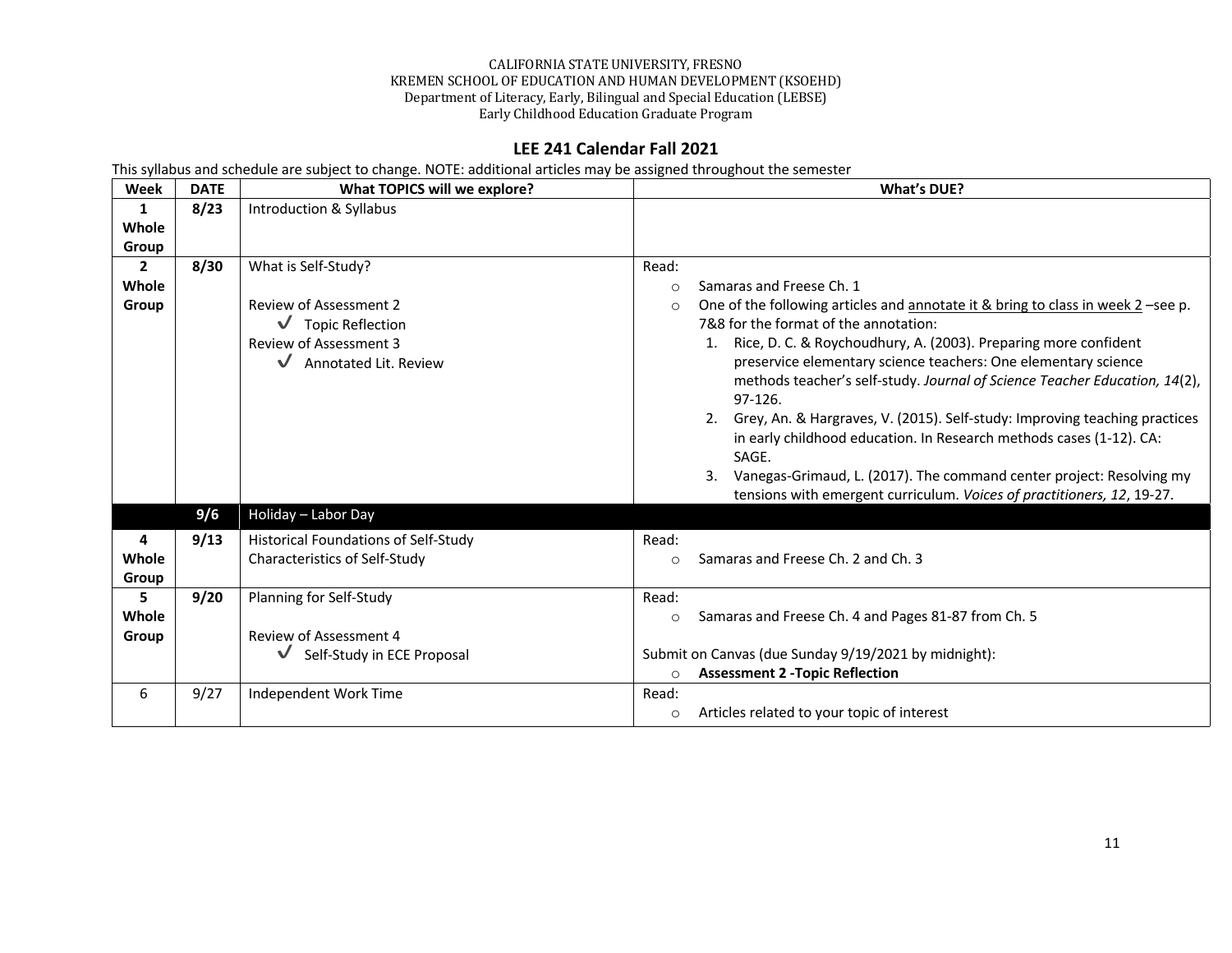## CALIFORNIA STATE UNIVERSITY, FRESNO KREMEN SCHOOL OF EDUCATION AND HUMAN DEVELOPMENT (KSOEHD) Department of Literacy, Early, Bilingual and Special Education (LEBSE)

|                     | Early Childhood Education Graduate Program |                                                                                                                                                                                                                     |                                                                                                                                                                                                                                                                                |  |
|---------------------|--------------------------------------------|---------------------------------------------------------------------------------------------------------------------------------------------------------------------------------------------------------------------|--------------------------------------------------------------------------------------------------------------------------------------------------------------------------------------------------------------------------------------------------------------------------------|--|
| $\overline{7}$      | 10/4                                       | Independent Work Time                                                                                                                                                                                               | Read:<br>Articles related to your topic of interest<br>$\circ$<br>Submit on Canvas (due Sunday 10/3/2021 by midnight):<br>Assessment 3-Annotated Literature Review<br>$\circ$                                                                                                  |  |
| 8                   | 10/11                                      | Independent Work Time<br>Individual/small group meetings                                                                                                                                                            |                                                                                                                                                                                                                                                                                |  |
| 9<br>Whole<br>Group | 10/18                                      | Data Collection and Analysis<br><b>Review of Assessment 5:</b><br>Self-Study Journaling<br>$\circ$<br>Review of Assessment 6:<br>Self-Study in ECE e-portfolio and e-poster<br>$\circ$<br>session/Chavez Conference | Read:<br>Samaras and Freese Pages 87-112 from Ch. 5<br>$\circ$<br>Castle Ch. 5 and Ch. 6<br>$\circ$<br>Submit on Canvas (due Sunday, 10/17/21 by midnight):<br>Assessment 4-Self-Study in ECE Proposal<br>$\circ$                                                              |  |
| 10                  | 10/25                                      | Independent Work Time<br>Individual/small group meetings                                                                                                                                                            | Read:<br>Grant, C. & Zeichner, K. (1984). On becoming a reflective teacher. In C. Grant<br>$\circ$<br>(Ed.), Preparing for reflective teaching (103-114). NY: Allyn & Bacon.<br>Submit on Canvas:<br>Assessment 5 Self-Study Journaling (only need to do 3 entries)<br>$\circ$ |  |
| 11                  | 11/1                                       | Independent Work Time<br>Individual/small group meetings                                                                                                                                                            | Submit on Canvas:<br>Assessment 5 Self-Study Journaling (only need to do 3 entries)<br>$\circ$                                                                                                                                                                                 |  |
| 12                  | 11/8                                       | Independent Work Time<br>Individual/small group meetings                                                                                                                                                            | Submit on Canvas:<br>Assessment 5 Self-Study Journaling (only need to do 3 entries)<br>$\circ$                                                                                                                                                                                 |  |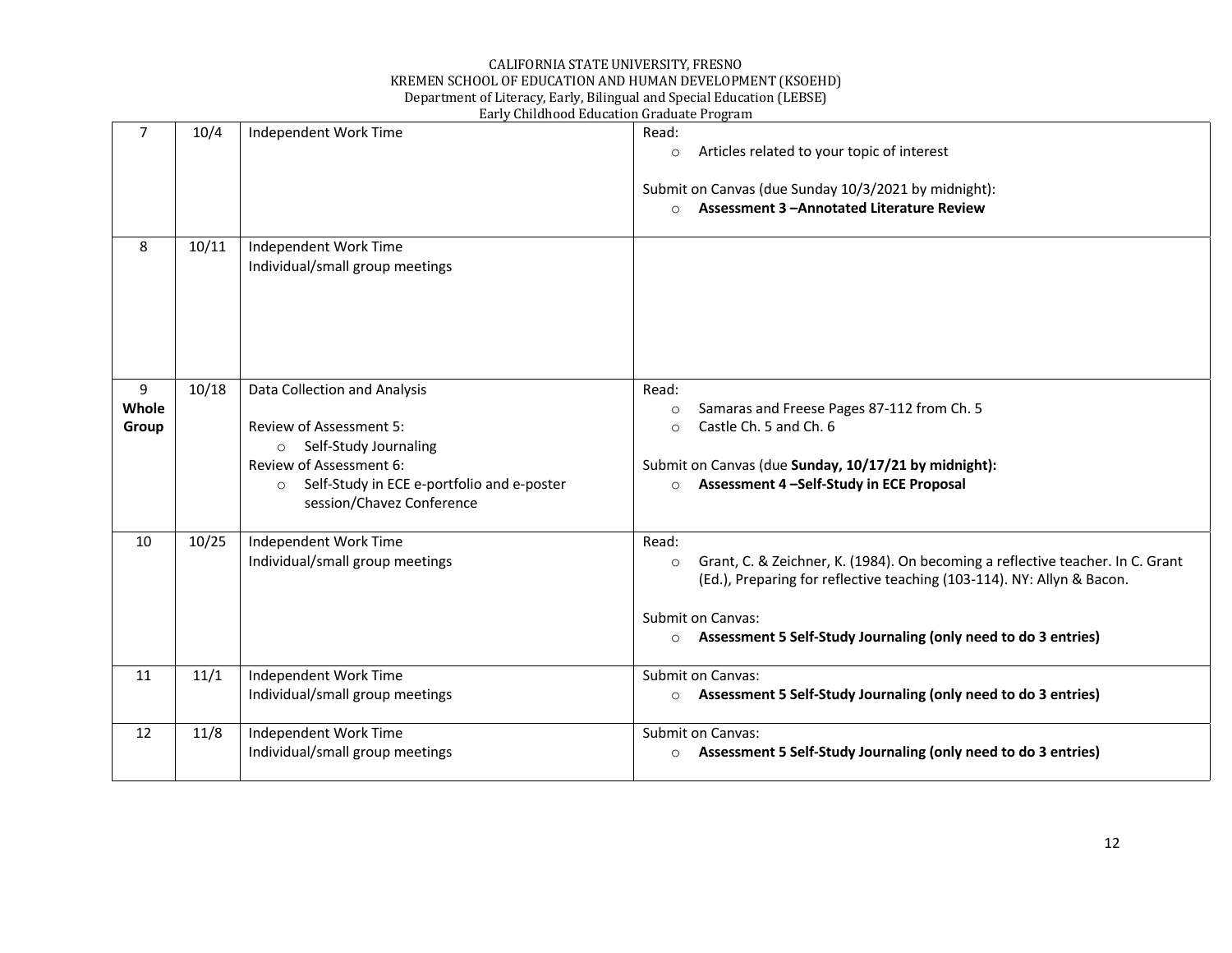|       |       | Barry Childhood Buucation Graduate Frogram |                                                                           |
|-------|-------|--------------------------------------------|---------------------------------------------------------------------------|
| 13    | 11/15 | Independent Work Time                      | Submit on Canvas:                                                         |
|       |       | Individual/small group meetings            | Assessment 5 Self-Study Journaling (only need to do 3 entries)<br>$\circ$ |
|       |       |                                            |                                                                           |
|       |       |                                            | Due during individual or small group meetings by this week:               |
|       |       |                                            | ePortfolio Outline<br>$\circ$                                             |
|       |       |                                            |                                                                           |
| 14    | 11/22 | Independent Work Time                      | Submit on Canvas:                                                         |
|       |       | Individual/small group meetings            | Assessment 5 Self-Study Journaling (only need to do 3 entries)<br>$\circ$ |
|       |       |                                            |                                                                           |
| 15    | 11/29 | Independent Work Time                      | Submit on Canvas:                                                         |
|       |       | Individual/small group meetings            | Assessment 5 Self-Study Journaling (only need to do 3 entries)<br>$\circ$ |
|       |       |                                            |                                                                           |
| 16    | 12/6  | In-class Activity:                         | Submit on Canvas (due Sunday 12/5/21 by midnight):                        |
| Whole |       | ePoster Session                            | Assessment 6 Self-Study in ECE ePortfolio                                 |
| Group |       |                                            |                                                                           |
|       |       |                                            |                                                                           |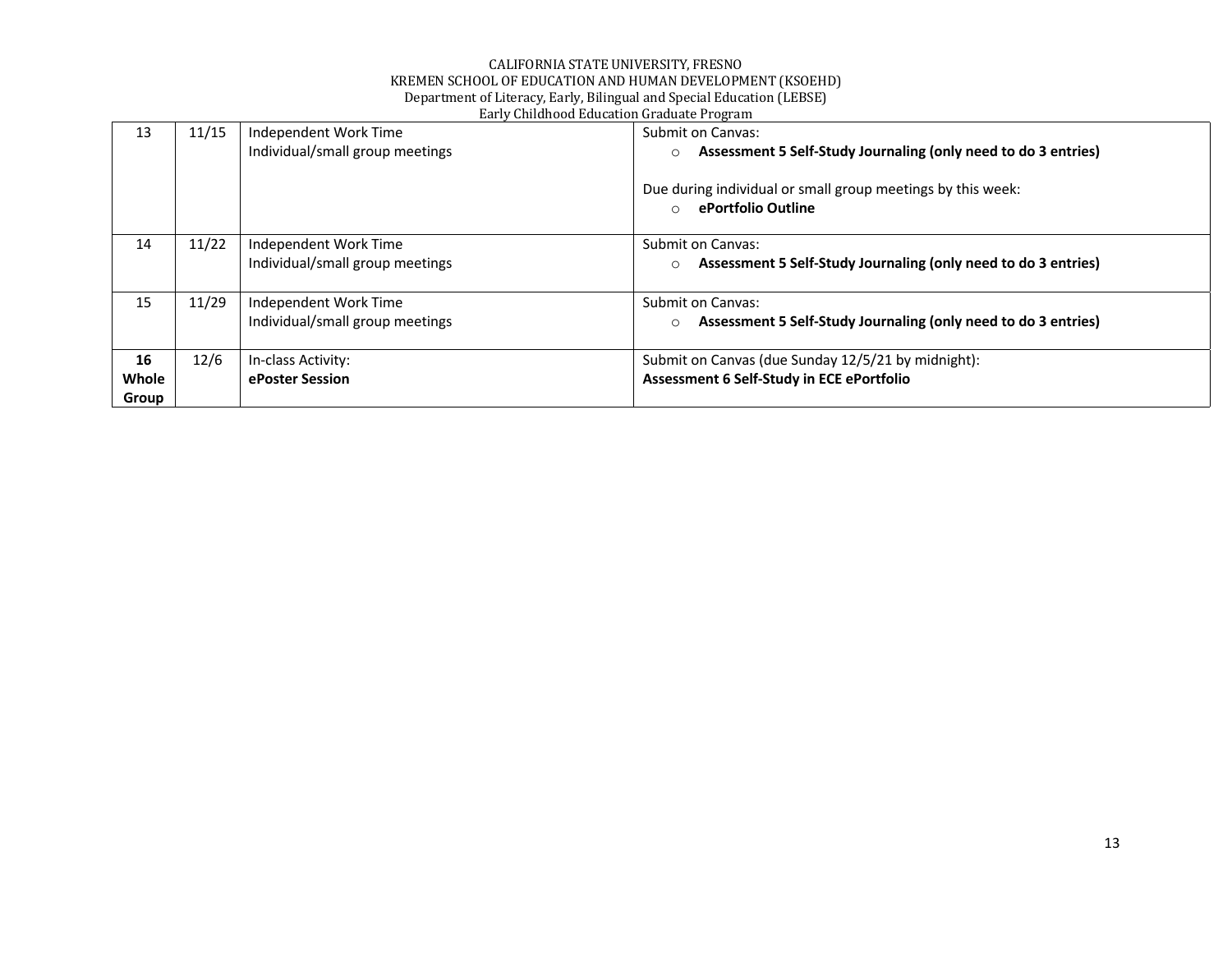## **APPENDIX: 2010 NAEYC Standards for Advanced Early Childhood Professional Preparation Programs**

#### **NAEYC STANDARD 1. PROMOTING CHILD DEVELOPMENT AND LEARNING**

Key elements of Standard 1, Advanced Programs

1a: Knowing and understanding young children's characteristics and needs, from birth through age 8

1b: Knowing and understanding the multiple influences on early development and learning

1c: Using developmental knowledge to create healthy, respectful, supportive, and challenging learning environments for young children

## **NAEYC STANDARD 2. BUILDING FAMILY AND COMMUNITY RELATIONSHIPS**

Key elements of Standard 2, Advanced Programs

2a: Knowing about and understanding diverse family and community characteristics

2b: Supporting and engaging families and communities through respectful, reciprocal relationships

2c: Demonstrating cultural competence and effective collaboration to involve families and communities in their children's development and learning

## **NAEYC STANDARD 3. OBSERVING, DOCUMENTING, AND ASSESSING TO SUPPORT YOUNG CHILDREN AND FAMILIES**

Key elements of Standard 3, Advanced Programs

3a: Understanding the goals, benefits, and uses of assessment – including its use in development of appropriate goals, curriculum, and teaching strategies for young children

3b: Demonstrating ability to collaborate effectively to build assessment partnerships with families and with professional colleagues to build effective learning environments

3c: Knowing about and using observation, documentation, and other appropriate assessment tools and approaches, including the use of technology in documentation, assessment and data collection

3d: Understanding and practicing responsible assessment to promote positive outcomes for each child, including the use of assistive technology for children with disabilities

## **NAEYC STANDARD 4. USING DEVELOPMENTALLY EFFECTIVE APPROACHES TO CONNECT WITH CHILDREN AND FAMILIES**

Key elements of Standard 4, Advanced Programs

4a: Understanding positive relationships and supportive interactions as the foundation of their work with young children 4b: Knowing and understanding effective strategies and tools for early education, including appropriate uses of technology 4c: Using a broad repertoire of developmentally appropriate teaching /learning approaches with a high level of cultural competence, understanding and responding to diversity in culture, language and ethnicity.

4d: Reflecting on own practice to promote positive outcomes for each child

4d: Reflecting on own practice to promote positive outcomes for each child

#### **NAEYC STANDARD 5. USING CONTENT KNOWLEDGE TO BUILD MEANINGFUL CURRICULUM**

Key elements of Standard 5, Advanced Programs

5a: Understanding content knowledge and resources in academic disciplines: language and literacy; the arts – music, creative movement, dance, drama, visual arts; mathematics; science, physical activity, physical education, health and safety; and social studies.

5b: Knowing and using the central concepts, inquiry tools, and structures of content areas or academic disciplines 5c: Using own knowledge, appropriate early learning standards, and other resources to design, implement, and evaluate developmentally meaningful and challenging curriculum for each child.